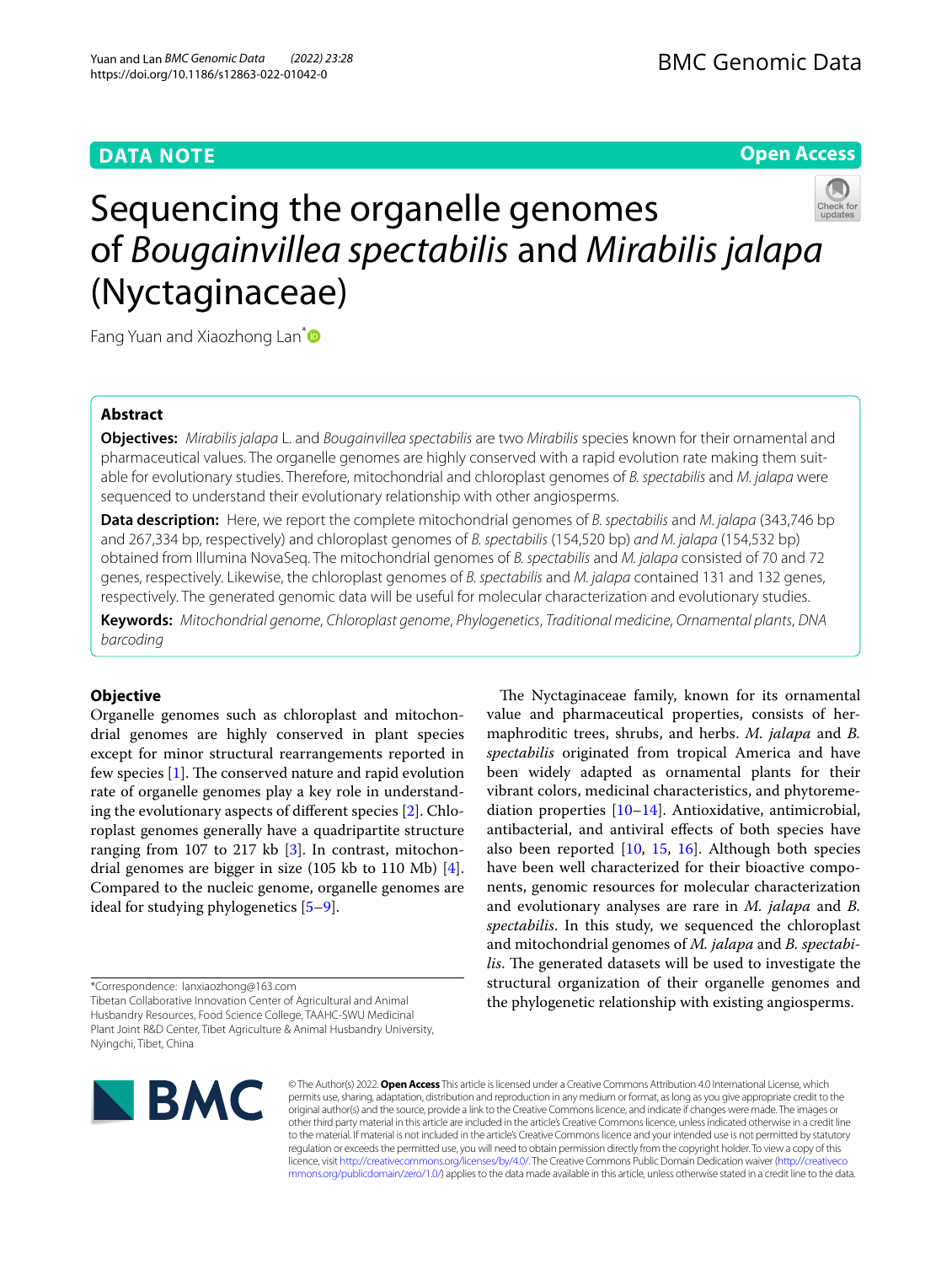<span id="page-1-0"></span>**Table 1** Overview of data files/data sets

| Label      | Name of data file/data set                                         | File types<br>(file extension) | Data repository and identifier<br>(DOI or accession number) |
|------------|--------------------------------------------------------------------|--------------------------------|-------------------------------------------------------------|
| Data set 1 | Illumina NovaSeg of Bougainvillea spectabilis mitochondrial genome | Fasta file                     | GenBank NCBI (MW167296) [19]                                |
| Data set 2 | Illumina NovaSeg of Mirabilis jalapa mitochondrial genome          | Fasta file                     | GenBank NCBI (MW295642) [20]                                |
| Data set 3 | Illumina NovaSeg of Bougainvillea spectabilis chloroplast genome   | Fasta file                     | GenBank NCBI (MW167297) [21]                                |
| Data set 4 | Illumina NovaSeg of Mirabilis jalapa chloroplast genome            | Fasta file                     | GenBank NCBI (MW894644) [22]                                |

## **Data description**

The leaf samples from *B. spectabilis* and *M. jalapa* were collected from Qiannan Buyi and Miao Autonomous Prefecture (N: 26° 22 ′ 75.63 ″, E:107° 62 ′ 39.08 ″), Guizhou Province, China. The samples were obtained from the wild and no permissions were necessary to collect such samples. The formal identification of the samples was conducted by Prof Xiaozhong Lan and voucher specimens were deposited at Tibet Agriculture and Animal Husbandry University ([http://www.](http://www.taaas.org) [taaas.org\)](http://www.taaas.org) under the voucher numbers: ZY20-082,503 and  $ZY20-082,504$ . The total genomic DNA (gDNA) was isolated from fresh leaf samples with the CTAB method using the Plant Genomic DNA Kit (DP305, TIANGEN, China). After the fragmentation of DNA, 300 bp short insert libraries were constructed. The expected size profle was verifed using gel electrophoresis. The gDNA was sequenced on the Illumina NovaSeq 6000 platform at Wuhan bio-mall Biotechnology Co., Ltd (Wuhan, China), following the standard protocols. Quality control was performed using fastqc and NGSQC, and raw data were cleaned for low-quality reads. Chloroplast and mitochondrial genomes were assembled using SPAdes v3.9.0 [[17\]](#page-2-10) and MITObim v1.8. The annotation was performed using  $CpGAVAS$  [\[18](#page-2-11)].

The obtained circular mitochondrial genomes of *B. spectabilis* and *M. jalapa* were 343,746 bp and 267,334 bp long, respectively (Data fles 1 and 2). GC contents in *B. spectabilis* and *M. jalapa* mitochondrial genomes were estimated to be 37% and 34.5%, respectively. *B. spectabilis* mitochondrial genome was annotated with 70 genes. Among these, we identifed 42 protein-coding genes, 25 tRNA, and three rRNA. *M. jalapa* mitochondrial genome consisted of 72 genes with 40 protein-coding genes, 28 tRNA, and three rRNA. Strong evidence of expression supported most annotated genes.

The sequenced chloroplast genomes of *B. spectabilis* and *M. jalapa* were 154,520 bp (35.9% GC content) and 154,532 bp (35.9% GC content) long, respectively (Data file 3 and 4). The quadripartite structure of *M. jalapa* chloroplast genome contained two inverted repeats regions (25,428 bp), one large-single copy (85,908 bp), and one small-single copy (17,768 bp). A total of 131 genes were identifed, including 86 protein-coding genes, eight rRNA, and 37 tRNA. The chloroplast genome of *B. spectabilis* encoded 132 genes, including 87 protein-coding genes, eight rRNA genes, and 37 tRNA genes. *RPS12* gene had a trans-splicing in the two species. Similarly, in both genomes, a total of 15 genes (*trnKUUU*, *rps16*, *trnG-UCC*, *atpF*, *rpoC1*, *trnL-UAA* , *trnV-UAC*, *petB*, *petD*, *rpl16*, *rpl2*, *ndhB*, *trnI-GAU* , *trnA-UGC*, and *ndhA*) had a single intron while two genes (*clpP* and *ycf3*) had two introns.

The genomic data presented here are the first publicly available organelle genomes of *B. spectabilis* and *M. jalapa*. The datasets can be further exploited to investigate the evolutionary relationship of *B. spectabilis* and *M. jalapa* with existing Nyctaginaceae species and other angiosperms. It can also be used for the development of molecular markers and DNA barcoding applications.

### **Limitations**

Organelle genomes have a lower mutation rate as compared to nucleic genomes. Therefore, organelle genomes are not suitable for studying diferentiation within the species (Table [1](#page-1-0)).

#### **Abbreviations**

GC: Guanine-Cytosine; rRNA: Ribosomal ribonucleic acid; tRNA: Transfer ribonucleic acid; CTAB: Cetyltrimethylammonium bromide; DNA: Deoxyribonucleic acid.

### **Acknowledgements**

We thank the staff of Norminkoda Biotechnology Co., Ltd. (Wuhan, China) for their assistance during the organelle the sequencing stage.

#### **Authors' contributions**

F Y conceived the project, performed the sampling, bioinformatics analysis and drafted the manuscript. X L conceived the project, guided and supervised the data analysis, provided funding support and revised the frst drafts of the manuscript. All authors have read and approved the fnal version of this manuscript.

#### **Funding**

This work was funded by The Nyingchi City Science and Technology Plan Projects [Grant No. XDHZ-2020–01], The Tibet Autonomous Region Major Special Science and Technology Project [Grant No. XZ201901-GA-04]. The funders had